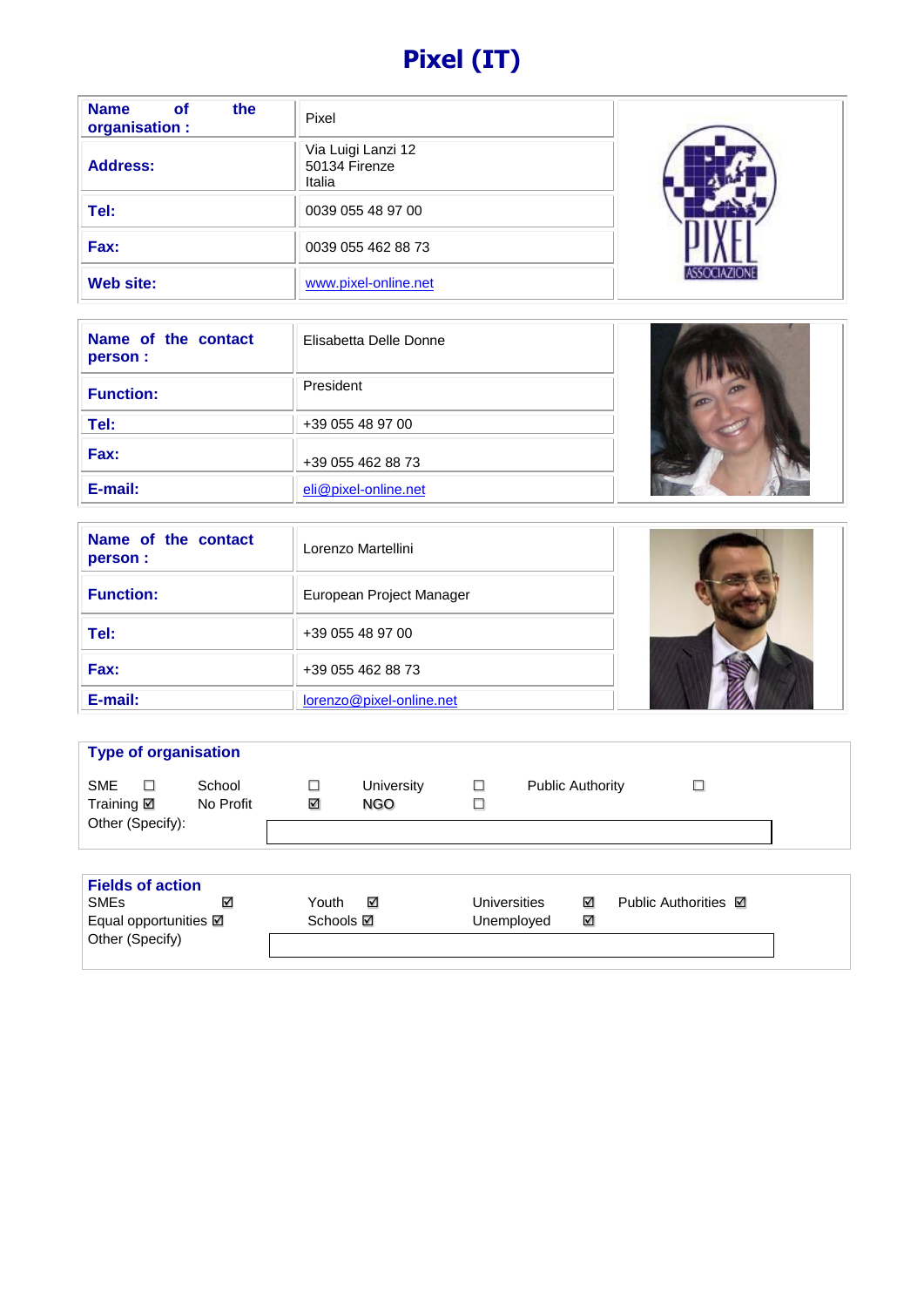# **Description of the Organisation**

Pixel is an education and training institution based in Florence (Italy).

Pixel was founded in 1999. Pixel's mission is to promote an innovative approach to education, training and culture, this is done mostly by trying to exploit the best potential of ICT for education and training.

Pixel carries out the following activities:

- European Project Planning and Management in the field of education, training, culture
- Support and advice for planning and management of transnational projects
- Delivery of in-service training for public authorities, universities, schools, research centres and private companies
- Research and development services to support education and training
- Organization of International Conferences in the fields of education, training and culture
- Pixel activities focus on the following areas:
- European Cooperation in the fields of education, training and culture
- Innovative Teaching in secondary schools
- E-learning
- Language Learning
- Marketing and Management
- Tourism
- Equal Opportunities
- Health

Pixel has a permanent staff of 15 people and a network of about 100 external professionals and trainers that cooperate with them on specific activities.

Pixel has significant experience in planning and delivering in Service Training in the following areas:

Training for Public Administration.

Pixel delivers training initiatives addressed to staff of public authorities in 30 different European countries in the following fields: European Cooperation, Project Planning, Project management.

In Service Teachers Training

Pixel organizes training events addressed to university and secondary school teachers of 30 different European countries in the following fields: ELearning; New Technologies for Teaching, Foreign Languages, Arts, Sciences, History, European Cooperation, Project Planning, Project Management.

#### In CompanyTraining

Pixel delivers training programs for managers and entrepreneurs in the areas of: Quality, Management, New Technologies, Information Technology, Foreign Languages, Tourism.

Pixel has developed strong co-operation agreements and partnerships, all over Europe, with training organisations, educational establishments, research and development centres, public authorities etc.

Pixel has significant experience in the field of European cooperation and transnational collaboration. Pixel has been / is currently involved in about 90 projects financed by the European Commission in the framework of the following programmes: Socrates ODL; Socrates Minerva; Socrates Grundtvig; Socrates Lingua; Socrates Comenius; Leonardo da Vinci; eLearning; Lifelong Learning.

Pixel is/was the **promoter and / or coordinator** of the following European projects:

- MultimediArt (Socrates Minerva)
- Art-Net (Elearning);
- Edurobot (Socrates Minerva)
- European Languages For Secretaries (Leonardo da Vinci)
- Language eTeachers Tools (Leonardo da Vinci)
- Multimedia History Memorial (Socrates Comenius 2.1)
- The Learning Game (Socrates Comenius 2.1)
- School Inclusion (Life Long Learning Sub-Programme Comenius)
- Michelangelo (Life Long Learning Sub-Programme Comenius)
- History Online (Life Long Learning Sub-Programme Erasmus)
- Els@Work (Life Long Learning Sub-Programme Leonardo da Vinci)
- On Air (Life Long Learning Sub-Programme Comenius)
- Routes (Life Long Learning Sub-Programme Comenius)
- LeTS Go (Life Long Learning Sub-Programme Leonardo da Vinci)
- Chemistry is All Around Us (Life Long Learning Subprogramme KA 1)
- Chemistry Is All Around Network (Life Long Learning Subprogramme Comenius)
- EET (Life Long Learning Subprogramme Erasmus)
- Heppy (Life Long Learning Subprogramme Leonardo Da Vinci DOI)
- Stay@School (Life Long Learning Subprogramme Leonardo Da Vinci TOI)
- Play The Learning Game (Life Long Learning Subprogramme Leonardo Da Vinci TOI)
- NELLIP (Life Long Learning Subprogramme KA2)
- School Safety Net (Life Long Learning Subprogramme KA4)
- Chemistry Is All Around Nework (Life Long Learning Subprogramme Comenius)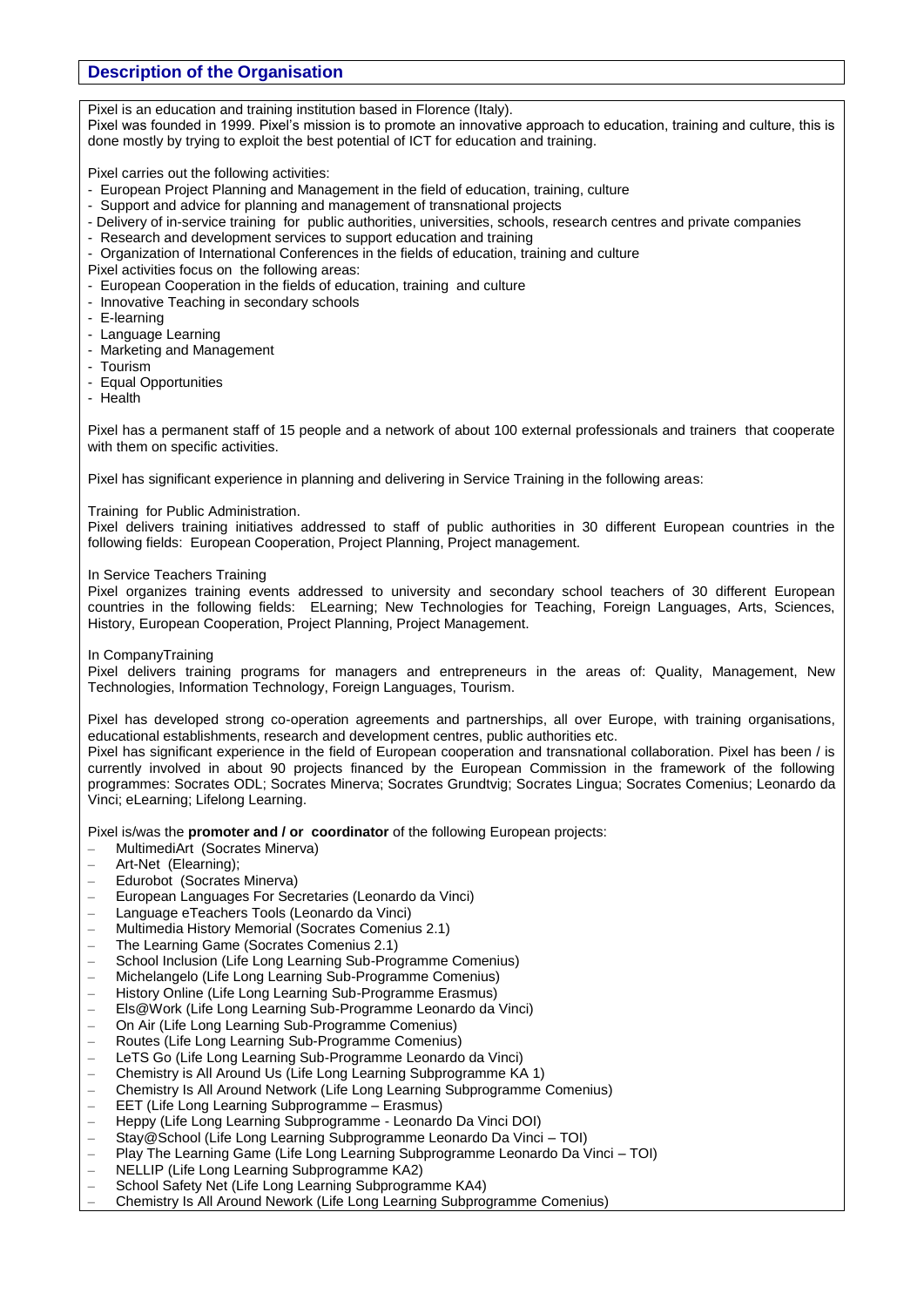- Goerudio (Life Long Learning Subprogramme KA4)
- School&Work (Erasmus+ Strategic Partnerships Action)
- Not Only Fair Play (Erasmus+ Sport Action)

Pixel has coordinated / is coordinating over 50 training projects at regional level, funded by the European Social Fund. Of those projects: 22 were developed in the field of in-company training; 10 were developed in the field of training for youth to support their entrance in the labour market; 8 were developed on the field of equal opportunities.

Pixel quality system was certified compliance with the standard UNI EN ISO 9001:2000.

Pixel is accredited by the Italian Ministry of Education with legislative act of 25/7/2006.

Pixel is accredited by the Tuscan Regional County with legislative act number 1722 of 25/3/2003.

Pixel is accredited by the Ministry of Health and in this role provides officially recognised qualifications for those working in the medical sector.

More information about Pixel's expertise can be found on Pixel web site at [http://www.pixel-online.net.](http://www.pixel-online.net/)

# **Experience in previous projects**

PIXEL's current and past projects are focused on the following topics:

#### **European Projects in the field of Art**

European Socrates Open and Distance Learning Programme: project "Arte", funded by the European Commission (DG Education and Culture). The project aims to promote the use of distance learning to promote knowledge about contemporary European art. Website: [http://www.socrates-arte.net](http://www.socrates-arte.net/) 

European Socrates Minerva Programme: project "MultimediArt", funded by the European Commission (DG Education and Culture). The project aims to promote the use of multimedia and new technologies in the art creation process. Around 40 art schools from 9 European countries are involved. Website: [www.multimediart.net](http://www.multimediart.net/)

European eLearning Programme: project "Art-Net", funded by the European Commission (DG Education and Culture).The project aims to develop a multimedia platform for the exchange of didactic material for the teaching and learning of artistic subjects. There are 11 project partners from 8 European countries. Website: [http://www.elearning](http://www.elearning-art.net/)[art.net/](http://www.elearning-art.net/)

European Life Long Learning Programme Comenius Sub Programme: project "Michelangelo", funded by the European Commission (DG Education and Culture). The project aims to develop a better knowledge of the European Artistic Heritage involving the schools in a research activity. Website:<http://michelangelo.pixel-online.org/index.php>

#### **European Projects in the field of History**

European Socrates Comenius Programme: project "Mankind Memorial", funded by the European Commission (DG Education and Culture). The project aims to promote the knowledge of contemporary history and in particular the Second World War, by means of cooperative analysis of war documents by the schools involved. Website: [www.mdm](http://www.mdm-project.net/)[project.net](http://www.mdm-project.net/)

European Socrates Comenius Programme: project "Multimedia History Memorial", funded by the European Commission (DG Education and Culture). The project, promoted by Pixel, aims to spread the knowledge of contemporary history through a comparative analysis of the different national media sources. Website: [http://mhm.pixel-online.org](http://mhm.pixel-online.org/)

European Life Long Learning Programme Comenius project "Regards Croisée", funded by the European Commission (DG Education and Culture). The project, will carry out a comparative study of the events of the first world war. Website: <http://www.europe14-18.eu/>

European European Life Long Learning Programme Erasmus Sub-Programme: project "History On Line", funded by the European Commission (DG Education and Culture). The project aims to apply modern technologies to the teaching of history. Website:<http://www.history-on-line.eu/>

European Life Long Learning Programme Comenius Sub-Programme: project "Routes", funded by the European Commission (DG Education and Culture). The project involves European Secondary schools studying the Social history of migrations and integration of immigrants into European countries. Website:<http://routes.pixel-online.org/info/index.php>

European Life Long Learning Programme Erasmus Sub-Programme: project "EE-T: Economics e-Translations into and from European Languages: An Online Platform", funded by the European Commission (DG Education and Culture). The project involves European Universities and Higher Education institutions creating a dynamic triangle of knowledge between research, postgraduate education and innovation by promoting the joint application of both ICT tools and the innovative trends of research in the History of Economic Thought (HET) and the study of European Languages for Special Purposes (LSP).

#### **European Projects in the field of Science**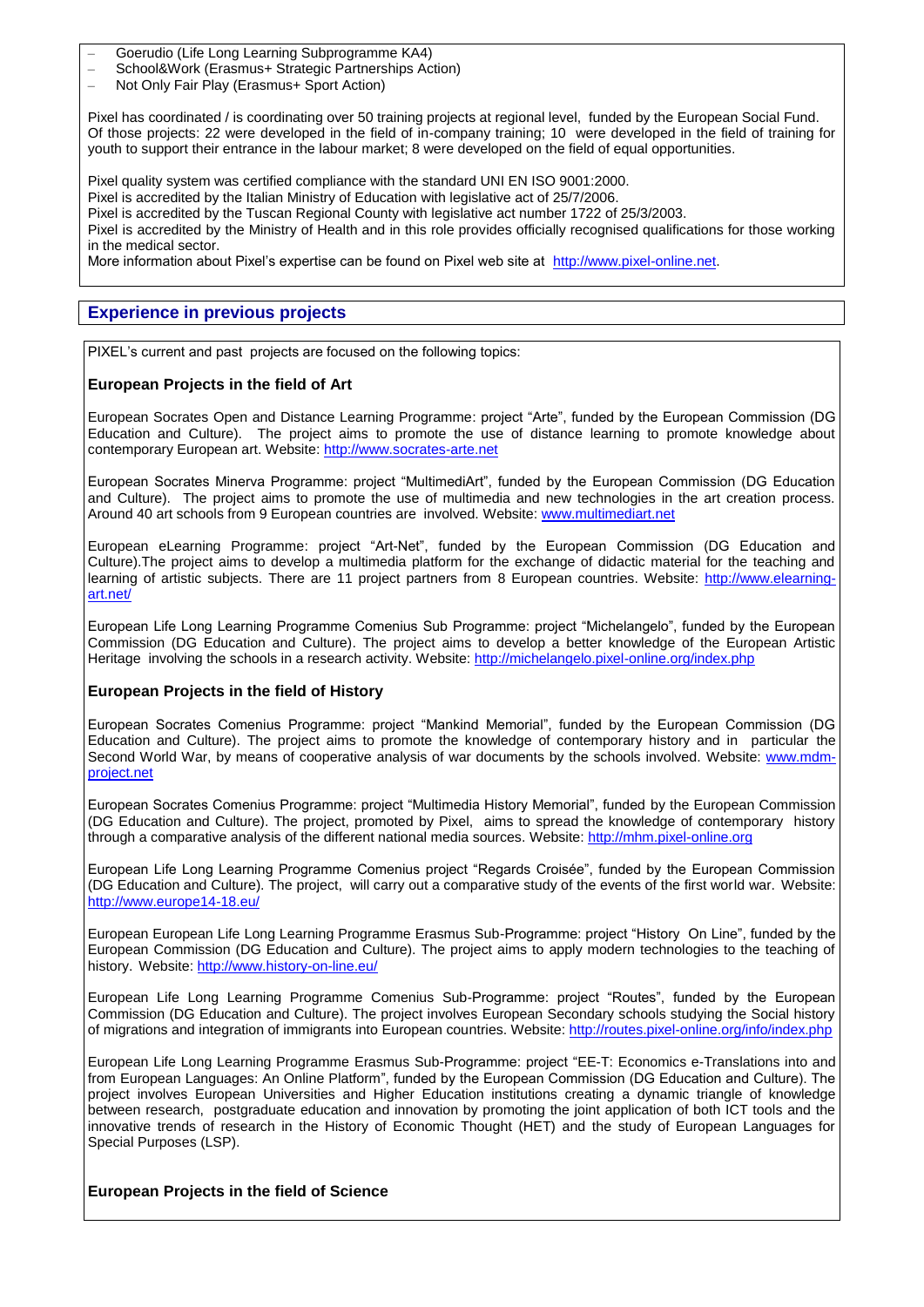European Socrates Minerva Programme: project "EUR-EAU Action", funded by the European Commission (DG Education and Culture). The project, promoted by IN.FOR.EF (Belgium) aims to experiment the use of technology in distance learning in the learning sectors of chemistry and biology at secondary school level. Website: <http://www.ulg.ac.be/cifen/inforef/eureau>

European Socrates Minerva Programme: project "Edu Robot", funded by the European Commission (DG Education and Culture). The project aims to train students from technical schools on an efficient use of the methodologies used for transnational collaboration in the research sector, focusing in particular, on the sector of robotics. There are 10 project partners from 7 European countries. Website: [http://edurobot.edulife.com](http://edurobot.edulife.com/)

European Socrates Minerva Programme: project "ClimaTIC" funded by the European Commission (DG Education and Culture). The project aims to promote transnational cooperation between schools in the field of science teaching. Website:<http://www.ulg.ac.be/cifen/inforef/projets/climatic/>

European Life Long Learning Programme KA3 Suprogramme: project "EnergeTIC" funded by the European Commission (DG Education and Culture). The project aims to promote transnational cooperation between schools in the field of energy savings. Website:<http://labo-energetic.eu/fr/projet1.html>

European Life Long Learning Programme KA 1 Subprogramme: project "Chemistry is All Around Us" funded by the European Commission (DG Education and Culture). The main aim of the project is to identify of the best strategies to implement Life long Learning of scientific subjects, with a focus on Chemistry identified as an exemplary case study Website:<http://www.chemistry-is.eu/>

European Life Long Learning Programme Comenius Subprogramme: project "Chemistry is All Around Network" funded by the European Commission (DG Education and Culture). The main aim of the project is to disseminate and exploit the best strategies to implement Life long Learning of scientific subjects, with a focus on Chemistry identified as an exemplary case study[. http://chemistrynetwork.pixel-online.org](http://chemistrynetwork.pixel-online.org/)

European Life Long Learning Programme KA4 Subprogramme: project "Goerudio" funded by the European Commission (DG Education and Culture). The main aim of the project is provide science teachers and students with innovative teaching and learning methodologies for scientific subjects [http://goerudio.pixel-online.org/.](http://goerudio.pixel-online.org/)

European Erasmus+ Programme: project "E-Learning from Nature" funded by the European Commission. The main aim of the project is to promote a proactive students' approach to scientific subjects learning [\(http://enature.pixel-online.org/\)](http://enature.pixel-online.org/).

## **European Projects for Schools**

European Socrates Comenius Programme "Learning Game", funded by the European Commission (DG Education and Culture). The aim of the project is to implement e-learning solutions and methods in a teaching and learning context that make full use of the interactive and multimedia solutions, therefore including videogames. Website: <http://learninggame.pixel-online.org/>

European Life Long Learning Programme Comenius Sub-Programme: "School Inclusion", funded by the European Commission (DG Education and Culture). The main aim of the project is to identify common strategies to combat the phenomenon of school drop out.<http://schoolinclusion.pixel-online.org/>

European "Safer Internet" Programme : project "POESIA", funded by the European Commission (DG Education and Culture). The project aims to promote the safe use of the Internet in schools creating a software which filters unsuitable contents for young students.

European Socrates Minerva Programme: project "Citizen E", funded by the European Commission (DG Education and Culture). The aim of this project is to promote cooperation in the field of ODL and ICT in post primary education, promoting an understanding among teachers and students of the technical and pedagogical implications of ICT. Website: [http://www.citizen-e.net](http://www.citizen-e.net/)

European Life Long Learning Programme Comenius Sub-Programme "On-Air", funded by the European Commission (DG Education and Culture). The project purpose is to motivate teachers to exploit the potential of New Media (TV, Internet, etc.) as a teaching tool for literacy and necessary critical skills, to reach a younger generation that naturally adapts fast to these technological advances. Website: <http://www.onair.medmediaeducation.it/>

European Leonardo da Vinci Programme "Tech Teacher", funded by the European Commission (DG Education and Culture). The objective of Tech Teacher is to raise the availability and quality of European training courses for adults by offering them online and bridging the gap of learning between teachers working with young students and adults. Website: <http://www.tcteacher.eu/>

European Life Long Learning Programme Comenius Sub Programme: project "School Inclusion", funded by the European Commission (DG Education and Culture). The project aims to develop a training course for school teachers to enhance their skills for the identification and tackling of School Drop Out. Website:<http://schoolinclusion.pixel-online.org/>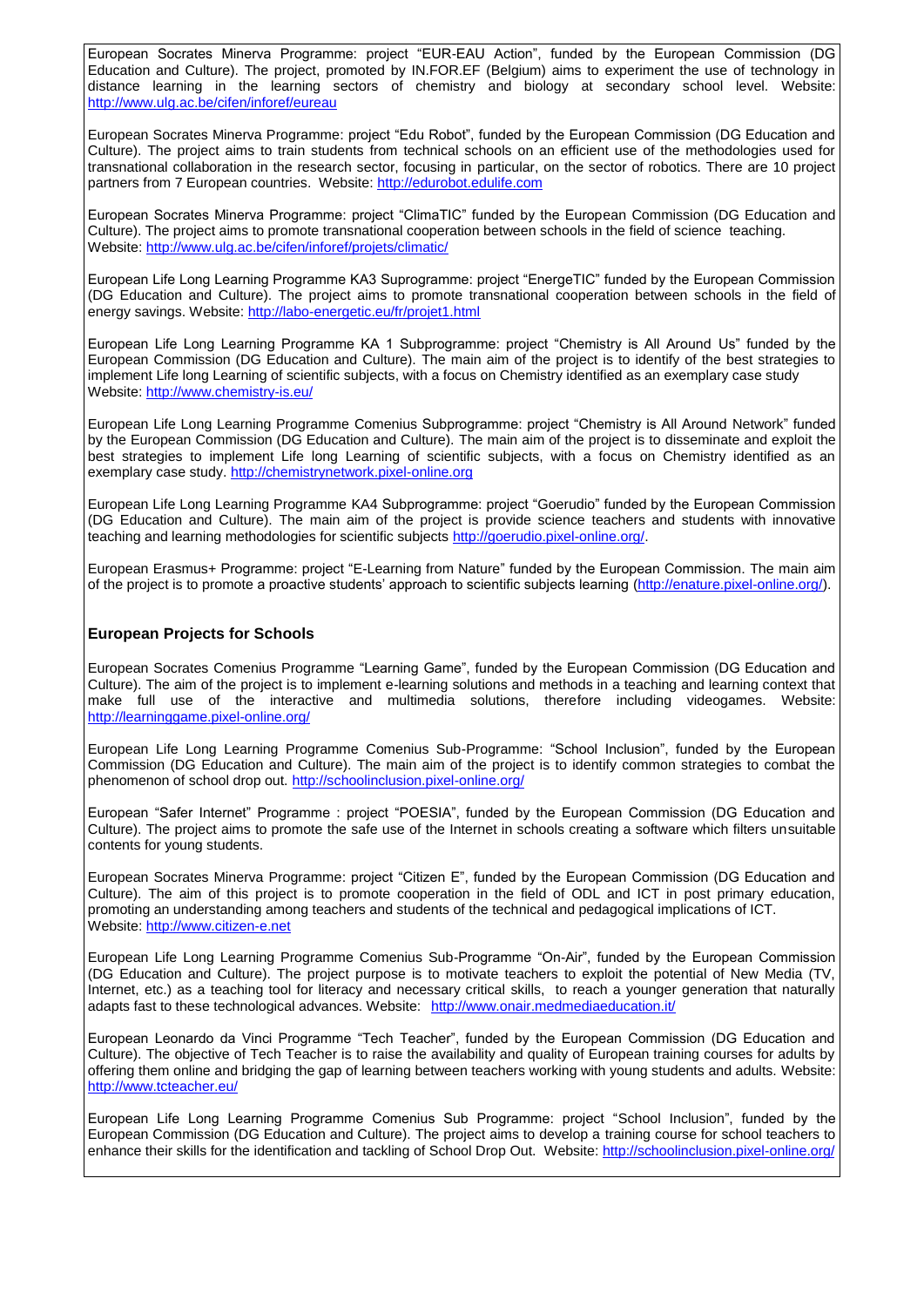European Life Long Learning Programme KA1 Sub Programme: project "I Am Not Scared", funded by the European Commission (DG Education and Culture). The project aims to develop an European strategy aiming at tackling the phenomenon of school bullying. Website:<http://projects.pixel-online.org/iamnotscared/index.php>

European LLP Leonardo da Vinci T.O.I Programme: project "Stay@School", funded by the Italian National Agency. The project aims to deliver and transfer a training course for school teachers to enhance their skills for the identification and tackling of School Drop Out. Website:<http://schoolinclusion.pixel-online.org/>

European LLP Leonardo da Vinci T.O.I Programme: "Play The Learning Game" project, funded by the Spanish National Agency. The aim of the project is to transfer e-learning solutions and methods in a teaching and learning context that make full use of the interactive and multimedia solutions, therefore including videogames. Website: <http://learninggame.pixel-online.org/>

European Life Long Learning Programme KA4 Subprogramme: project "School Safety Net" funded by the European Commission (DG Education and Culture). The main aim of the project is to prevent and tackle the early school leaving phenomenon.<http://schoolsafetynet.pixel-online.org/>

Erasmus+ Programme, Strategic Partnership action: School&Work project funded by the Italian National Agency. The main aim of the project is to create synergies between the world of work and the school in order to prevent the early school leaving phenomenon.

Erasmus+ Programme, Sport Action: Not Only Fair Play project funded by the EuropeanCommission. The main aim of the project is to promote the physical activities at school as a mean to foster social inclusion and prevent early school leaving.

# **European Projects in the field of Language Learning**

European Socrates Minerva Programme: project "Je parle donc J'écris", funded by the European Commission (DG Education and Culture). The project is addressed to students with learning disabilities and aims to experiment with a methodology for learning French using Alfonic. Website:<http://www.ulg.ac.be/cifen/inforef/projets/jeparledoncjecris/>

European Leonardo Programme: project "CATT: Computer Aided Teachers Training", funded by the European Commission (DG Education and Culture). In the framework of the project a CD-ROM aimed at trainers and language teachers was created in order to train them to use new technologies in language teaching. Website: <http://www.fi.enaip.it/catt>

European Socrates Minerva Programme: project "Kid-Net"; funded by the European Commission (DG Education and Culture). The project aims to create a network between the nurseries of three European nations (Italy, Belgium and Spain) in order to experiment and test an on-line course for language learning. Website: [http://www.pixel-online.net/kid](http://www.pixel-online.net/kid-net)[net](http://www.pixel-online.net/kid-net)

European Socrates Lingua Programme: project "eLancenet" funded by the European Commission (DG Education and Culture). The project aims to create a database of language learning products available on the European market, with particular attention to lesser widely spoken languages.Website: [www.elancenet.org/admin/index.php](http://www.elancenet.org/admin/index.php)

European Learning and Linguistic Diversity Programme: project "Euro Inclusion", funded by the European Commission (DG Education and Culture). The project's objective is to create a transeuropean network for cooperation and exchange between individuals in the foreign language teaching sector. Website: [http://eeuroinclusion.org](http://eeuroinclusion.org/)

European Leonardo da Vinci Programme: project "ELS", funded by the European Commission (DG Education and Culture). The aim of the project is to create a language training portal for the learning of 4 foreign languages. It is specifically addressed to secretaries and administrative assistants working in businesses and Public and Private bodies. There are 13 project partners from 9 European countries.Website: <http://els.pixel-online.org/> Portal: <http://www.eurobusinesslanguageskills.net/>

European LLP Leonardo da Vinci T.O.I Programme: project "E.L.S. at Work ", funded by the European Commission (DG Education and Culture). The aim of the project is to transfer the results of the ELS project that was originally addressed mainly to SMEs also to the education systems. Website:<http://www.eurobusinesslanguageskills.net/>

European Leonardo da Vinci Programme: project "ELSTI ", funded by the European Commission (DG Education and Culture). The aim of the project is to create a language training portal for the learning of foreign languages. Website: <http://www.elsti.eu/>

European Leonardo da Vinci Programme: project: "LeTS" funded by the European Commission (DG Education and Culture). The aim of the project is to create a training package addressed to trainers to give them the tools for the development of e-learning based language teaching tools. Website: <http://lets.pixel-online.org/> Portal: [http://www.leonardo-lets.net](http://www.leonardo-lets.net/)

European LLP Leonardo da Vinci T.O.I Programme: project LeTS Go funded by the European Commission (DG Education and Culture). The project Lets Go intends to transfer the products available onto the LeTS portal, aiming to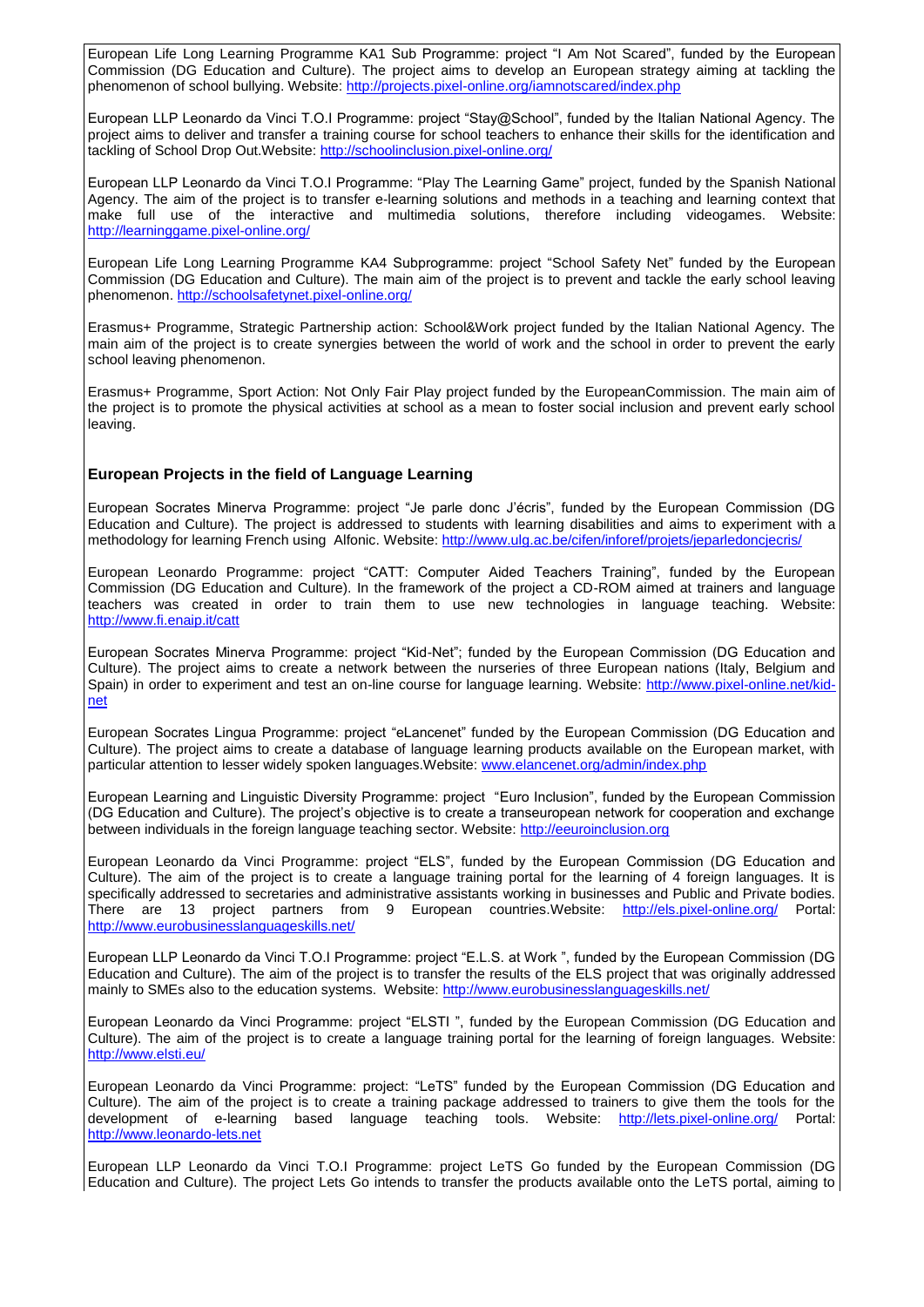make efficient use of new technologies for language teaching and training, to two additional target groups: school teachers and professional trainers. Website: <http://www.leonardo-lets.net/>

European Socrates Socrates Grundtvig programme: "COLTT" funded by the European Commission (DG Education and Culture). The aim of this project is to help teachers overcome their difficulties in the use of ICT for cross-national collaborative communication. Website:<http://www.statvoks.no/coltt/>

European Transversal programme: "Active ELP" funded by the European Commission (DG Education and Culture). The aim of this project is to help teachers overcome their difficulties in the use of ICT for cross-national collaborative communication. Website:<http://www.activelp.net/>

European Life Long Learning Programme KA2 Sub Programme: project "NELLIP", funded by the European Commission (DG Education and Culture). The project aims to build a Network and promote dissemination and sustainability of projects and initiatives that received the European Language Label.

## **European Projects in the field of Educational Research**

European Socrates Distance Learning Programme: project "ODL networking in Europe", funded by the European Commission (DG Education and Culture). The project carries out an investigation on the application of Distance Training in professional teaching and training systems in five European countries with the aim of identifying the efficiency of Distance Training compared to more traditional training systems. Website: http://194.82.4.3 8/ODLnet.htm

## **European Projects in the field of Youth**

European Leonardo da Vinci Programme: project: "Yo-Pro" funded by the European Commission (DG Education and Culture). The aim of this project is to develop a model for the vocational training of youth workers and leaders. [http://yo](http://yo-pro.pixel-online.org/)[pro.pixel-online.org](http://yo-pro.pixel-online.org/)

European Leonardo da Vinci Programme: project: "Yo-Train" funded by the European Commission (DG Education and Culture). The The project's objective is to create a consistent training programme for the training of youth workers, based on the demands of employers and a rapidly changing society

European Leonardo da Vinci Programme: project: "Requal" funded by the European Commission (DG Education and Culture). The project aims to define the professional profiles, that are increasingly requested by companies at European level in the sector of new technologies. <http://www.crea.es/innovacion/createl/>

# **European Projects in the field of Entrepreneurship**

European Leonardo Programme: project "Orientacion Hacias los Nuevos Empleos", funded by the European Commission (DG Education and Culture). The project, promoted by the Centro Regional Empresarios de Aragon (Spain), aims to define the professional profiles, that are increasingly requested by companies at European level in the sector of new technologies.

Website:<http://www.crea.es/yacimientos.nsf>

European eLearning Programme: project "Createl", funded by the European Commission (DG Education and Culture). The project aims to create a thematic portal for small businesses, based on the themes linked to knowledge management.

Website:<http://www.crea.es/innovacion/createl/>

European Leonardo da Vinci Programme: project "EINET", funded by the European Commission (DG Education and Culture). The project aims to promote strategies for sustaining entrepreneurship, by promoting new approaches. Website: [www.einet.org/en/](http://www.einet.org/en/)

European Leonardo da Vinci Programme: project "FORESTUR, funded by the European Commission (DG Education and Culture). The project aims to provide continous online training to individuals operating in the rural tourism sector. Website: [http://www.forestur.net](http://www.forestur.net/)

European Grundtvig: project "FORESTUR, funded by the European Commission (DG Education and Culture). The project's aim is to help workers 55 and older to raise their employability by teaching new relevant skills, updating their competencies, and educating employers to be tolerant and more aware of their abilities. [http://www.forestur.net](http://www.forestur.net/)

European LLP Leonardo Da Vinci TOI Programme funded by the European Commission (DG Education and Culture). The project's aim is to provide an attractive training path for workers and entrepreneurs working in the tourist sector. The project will evaluate and identify best practices in the field of SME management in three different tourist regions of Europe in order to transfer them to weaker Areas. <http://www.benchtour.eu/>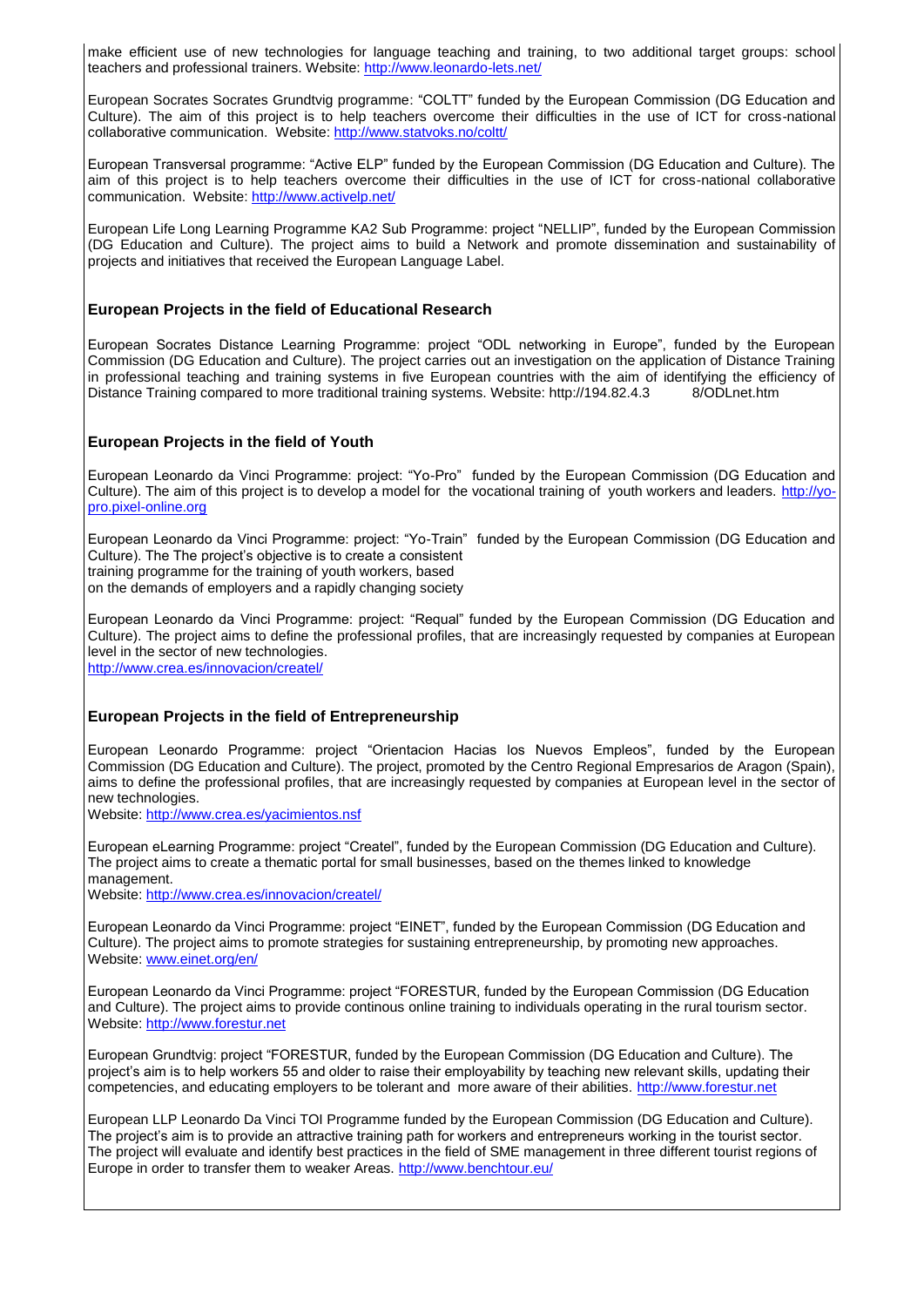## **European Projects in the field of Adult Education**

European Socrates Grundtvig Programme: project "EMMA", funded by the European Commission (DG Education and Culture). The EMMA Network aims at creating a sustainable network of researchers, practitioners and policy makers in the field of general adult numeracy.

Website:<http://www.statvoks.no/emma/>

## **European Projects in the field of Equal Opportunities**

European Socrates Grundtvig Programme: project "Employing Women Potential", funded by the European Commission (DG Education and Culture). This project foresees the training of women who are successfully returning or (entering) the work market in order to equip them with the skills to enable them to become mentors for other women. Website: [www.stockport.ac.uk/Departments/EWP/](http://www.stockport.ac.uk/Departments/EWP/)

# **European Projects in the Health Sector**

European Socrates Grundtvig Programme: project "Health Tutor", funded by the European Commission (DG Education and Culture). This project aims to train trainers on the most effective methodologies for guaranteeing healthy learning. <http://www.healthtutor.eu/>

European Leonardo da Vinci Development of Innovation Programme: project "Hippocrates", funded by the European Commission (DG Education and Culture). The project aims to train those working in the health sector so as to foster the acquisition of new skills.

[http://www.hippocrates.fadgradenigo.it](http://www.hippocrates.fadgradenigo.it/)

European Leonardo da Vinci Development of Innovation Programme: project "Heppy", funded by the European Commission (DG Education and Culture). The project aims to train Health sector professionals to develop an holistic and patient centred approach to Homecare assistance.

## **European Projects in the field of Disability**

European Leonardo da Vinci Programme: project "Inclusive Practices for Learning Disabilities", funded by the European Commission (DG Education and Culture). The aim of the project is to carry out research and comparative analysis at European level of the services and available for disabled individuals and the effectiveness of these services. Website:<http://www.ipld.cku.sopot.pl/index.html>

European Leonardo da Vinci Programme: project "EUCare" ", funded by the European Commission (DG Education and Culture). The aim of the project is to create a training package addressed to those who take care of the elderly. Website: [http://www.eu.care-project.koszalin.pl](http://www.eu.care-project.koszalin.pl/)

# **Experience and Expertise of the organization in the project's subject area**

Pixel was involved in several European projects cooperating with schools in order to provide teachers with innovative teaching methodologies. These are for example: the School&Work project [\(http://schoolandwork.pixel-online.org/\)](http://schoolandwork.pixel-online.org/), the YEES project [\(http://yees.pixel-online.org/\)](http://yees.pixel-online.org/), the Goerudio project [\(http://goerudio.pixel-online.org/\)](http://goerudio.pixel-online.org/). All of them are or were coordinated by Pixel and were funded by the Lifelong Learning or the Erasmus+ Programmes. More information and web site address are available above in the Experience on European Projects section.

# **Contributions that can be provided to the project**

Pixel will be in charge of supporting the project management, of the organization and assessment of quality and evaluation issues as well as of dissemination and exploitation. These activities will be carried out on the basis of the 15 years experience in the field of Pixel and of the 20 years' experience in the field of its president, Elisabetta Delle Donne.

#### **Contact Person's Experience and Expertise**

Elisabetta Delle Donne is the president of Pixel.

She graduated in Political Sciences – International Affairs from the University of Florence in 1993. Since then she has constantly been working in the field of European cooperation.

Elisabetta Delle Donne is an expert in the planning and management of European projects focusing in particular on the areas of education, training and culture.